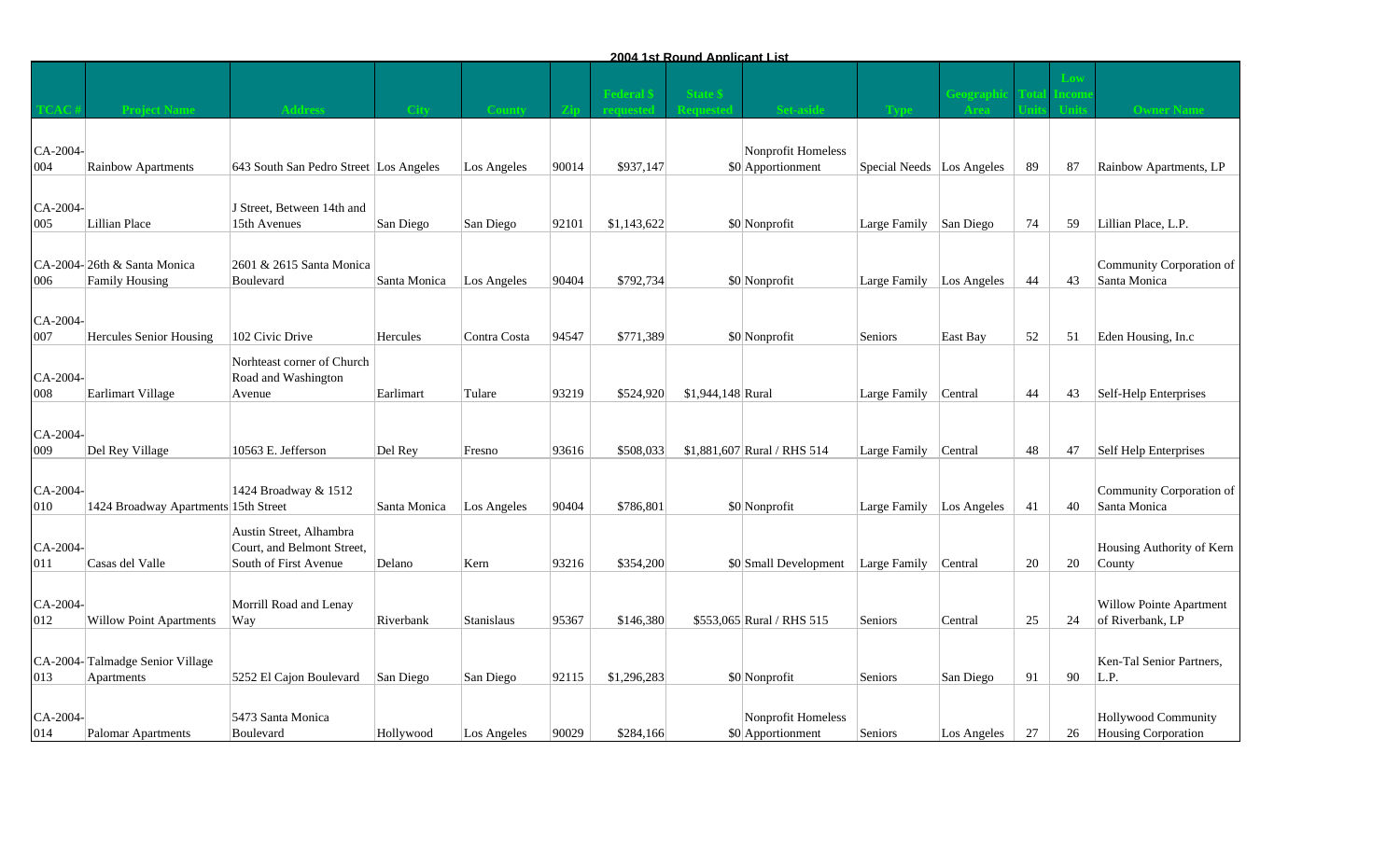|                 |                                                 |                                                          |                              |                        |       |                | 2004 1st Round Applicant List |                              |                          |                  |     |     |                                           |
|-----------------|-------------------------------------------------|----------------------------------------------------------|------------------------------|------------------------|-------|----------------|-------------------------------|------------------------------|--------------------------|------------------|-----|-----|-------------------------------------------|
|                 |                                                 | <b>Address</b>                                           | - City                       |                        |       | <b>Tederal</b> | <b>State \$</b>               |                              |                          | Feograp          |     |     | <b>Owner Name</b>                         |
| 015             | CA-2004-Easter Hill Apartments<br>Phase II      | 551 South 26th Street                                    | Richmond                     | Contra Costa           | 94804 | \$1,998,050    |                               | \$0 General Pool             | Large Family             | East Bay         | 123 | 122 | Easter Hill Phase II, L.P.                |
| CA-2004-<br>016 | Pisgah Village                                  | 6000 Echo Street, 213<br>Avenue 60, 6051 Hayes<br>Avenue | Los Angeles                  | Los Angeles            | 90042 | \$343,133      |                               | \$0 Nonprofit                | Seniors                  | Los Angeles      | 47  | 46  | Pisgah Village, L.P.                      |
| CA-2004-<br>017 | <b>Orange Grove Gardens</b>                     | 252-284 East Ornage Grove<br>Blvd.                       | Pasadena                     | Los Angeles            | 91104 | \$741,116      |                               | \$0 Nonprofit                | Large Family Los Angeles |                  | 38  | 37  | Orange Grove Gardens,<br>L.P.             |
| 018             | CA-2004-Garden Grove Senior<br>Apartments       | 12739 Garden Grove Blvd. Garden Grove                    |                              | Orange                 | 92843 | \$996,134      |                               | \$3,689,386 General Pool     | Seniors                  | Orange           | 97  | 96  | Garden Grove Senior<br>Apartments, LP     |
| CA-2004-<br>019 | Mission Palms II                                | 3702 La Rue Street                                       | unicorporated                | Riverside              | 92509 | \$1,101,301    |                               | \$4,078,893 General Pool     | Seniors                  | Inland<br>Empire | 92  | 91  | Palm Desert Development<br>Company        |
| CA-2004-<br>020 | El Solano Apartments                            | 170 Spring Street                                        | Blythe                       | Riverside              | 92225 | \$271,304      |                               | \$0 General Pool             | Single Room              | Inland<br>Empire | 43  | 42  | Coachella Valley Housing<br>Coalition     |
| 021             | CA-2004-Desert Hot Springs Family<br>Apartments | Two Bunch Palms Trail &<br>Verbena Drive                 | Desert Hot<br><b>Springs</b> | Riverside              | 92240 | \$712,569      |                               | $$2,639,145$ Rural / RHS 515 | Large Family             | Inland<br>Empire | 60  | 59  | Coachella Valley Housing<br>Coalition     |
| CA-2004-<br>022 | Cottonwood Place III                            | 24115 Cottonwood Avenue Moreno Valley Riverside          |                              |                        | 92552 | \$809,584      |                               | \$2,998,460 General Pool     | Large Family             | Inland<br>Empire | 58  | 57  | Palm Desert Development<br>Company        |
| CA-2004-<br>023 | <b>Riverview Apartments</b>                     | Yucca Avenue North of<br>Main Street                     | <b>Barstow</b>               | San Bernardino   92311 |       | \$1,354,479    |                               | \$0 General Pool             | Large Family             | Inland<br>Empire | 81  | 80  | Riverview Apartments, L.P.                |
| CA-2004-<br>024 | Del Norte Point Apartments 1126 East Street     |                                                          | <b>Crescent City</b>         | Del Norte              | 95531 | \$1,053,851    |                               | \$0 Rural                    | Large Family             |                  | 73  | 72  | Del Norte Point<br>Apartments, L.P.       |
| 025             | CA-2004-Belmont Meadows<br>Apartments           | 150 Belmont Street                                       | Delano                       | Kern                   | 93215 | \$1,202,451    |                               | \$0 General Pool             | Large Family Central     |                  | 73  | 72  | <b>Belmont Meadows of</b><br>Delano, L.P. |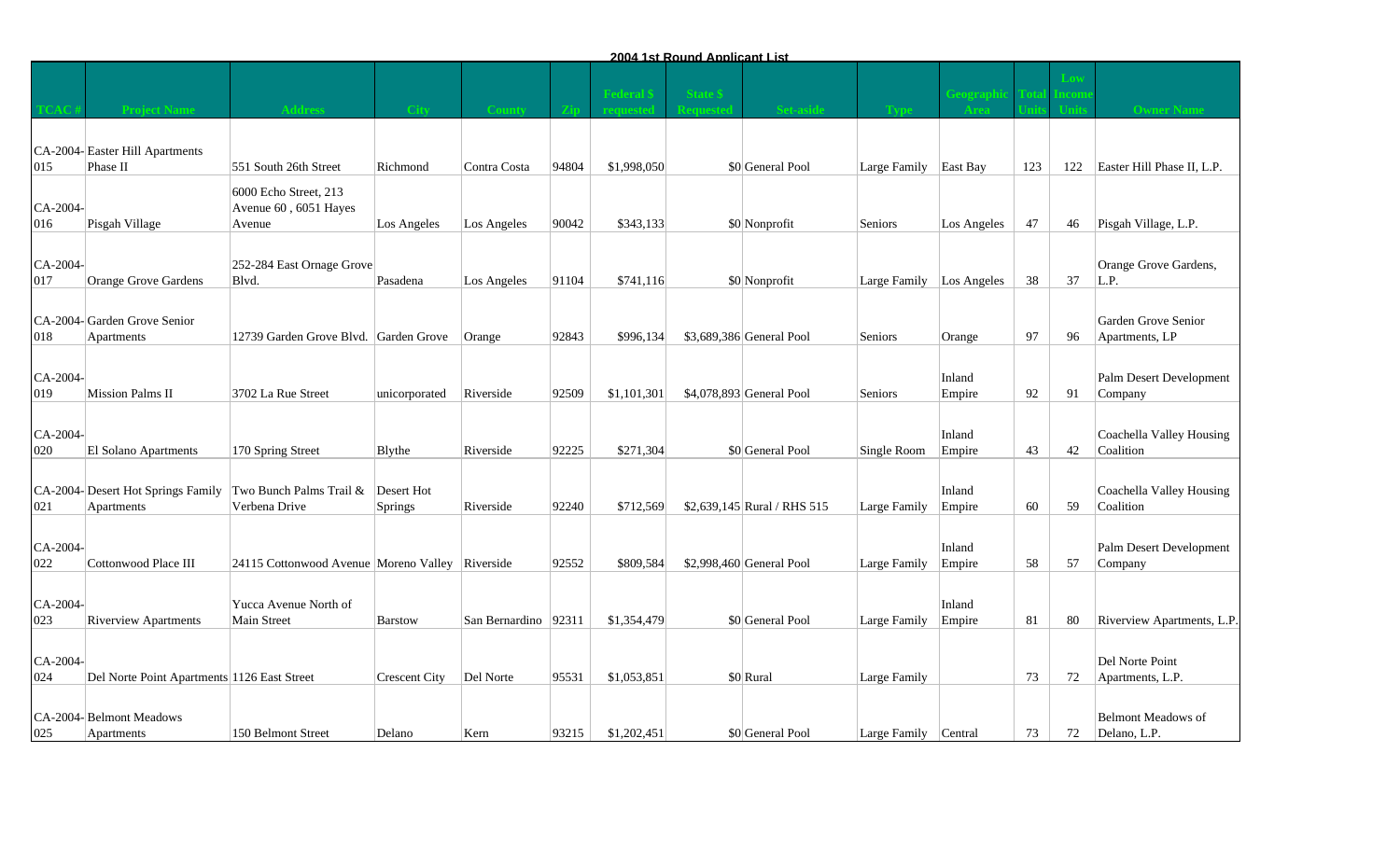|                 |                                                |                                                    |             |             |                |             | <u>2004 1st Round Applicant List</u> |                                                 |               |                           |     |     |                                                    |
|-----------------|------------------------------------------------|----------------------------------------------------|-------------|-------------|----------------|-------------|--------------------------------------|-------------------------------------------------|---------------|---------------------------|-----|-----|----------------------------------------------------|
|                 |                                                |                                                    | - City      |             |                | Federal     | State \$                             |                                                 |               | reograp                   |     |     |                                                    |
| 026             | CA-2004-Citrus Grove Senior<br>Apartments      | Adams Avenue East of<br>Jacobs Avenue              | Orange Cove | Fresno      | 93646          | \$853,459   |                                      | \$0 Rural                                       | Seniors       | Central                   | 81  | 80  | Citrus Grove Senior<br>Apartments                  |
| CA-2004-<br>027 | Sunny View Apartments                          | East side of D Street at 11th<br><b>Street</b>     | Merced      | Merced      | 95340          | \$1,637,232 |                                      | \$0 General Pool                                | Large Family  | Central                   | 113 | 111 | Sunny View of Merced,<br>L.P.                      |
| CA-2004-<br>028 | Seniors on Broadway                            | 825 Broadway                                       | Chula Vista | San Diego   | 91911          | \$605,217   |                                      | \$0 Nonprofit                                   | Seniors       | San Diego                 | 42  | 41  | Metro Area Advisory<br>Committee on Anti-Poverty   |
| CA-2004-<br>029 | Shasta Courtyards                              | <b>Foothill Drive</b>                              | Yreka       | Siskiyou    | 96097          | \$779,483   |                                      | \$0 Rural                                       | Large Family  |                           | 61  | 60  | <b>Yreka Family Housing</b><br>Partners, L.P.      |
| CA-2004-<br>030 | San Jose Art Ark Housing 5th and Keyes Streets |                                                    | San Jose    | Santa Clara | 95112-<br>3926 | \$1,397,159 |                                      | $$2,989,148$ General Pool                       | Single Room   | East Bay                  | 148 | 146 | San Jose Artist Housing,<br>L.P.                   |
| CA-2004-<br>031 | <b>Arvin Family Apartments</b>                 | 668 and 674 S. Comanche<br>Dr.                     | Arvin       | Kern        | 93203          | \$820,165   |                                      | \$0 Rural                                       | Large Family  | Central                   | 61  | 60  | Arvin Family Housing<br>Partners, L.P.             |
| CA-2004-<br>032 | Folsom Senior Housing                          | 1700 Creekside Drive                               | Folsom      | Sacramento  | 95630          | \$1,397,159 |                                      | \$5,474,295 General Pool                        | Seniors       | Capital/North<br>ern Area | 138 | 137 | Mercy Housing California                           |
| CA-2004-<br>033 | Serna Village                                  | 5836 Dudley Blvd.                                  | Sacramento  | Sacramento  | 95652          | \$1,231,177 |                                      | Nonprofit Homeless<br>\$4,559,915 Apportionment | Special Needs | Capital/North<br>ern Area | 84  | 83  | Mercy Housing California                           |
|                 | CA-2004-Mesquite Springs                       | Southeast corner of<br>Mesquite Avenue &           | Desert Hot  |             |                |             |                                      |                                                 |               | Inland                    |     |     |                                                    |
| 034<br>CA-2004- | Apartments                                     | Hacienda Avenue                                    | Springs     | Riverside   | 92240          | \$1,492,049 |                                      | \$0 General Pool                                | Large Family  | Empire                    | 89  | 88  | Mesquite Springs, L.P.                             |
| 035<br>CA-2004- | Cottonwood Terrace                             | 1100 Cottonwood Road<br>North Avenue 230 feet east | Bakerfield  | Kern        | 93307          | \$243,672   |                                      | \$0 Nonprofit                                   | Seniors       | Central                   | 21  | 21  | 1100 Cottonwood Rd., L.P.<br>Corcoran Kings Manor, |
| 036             | <b>Kings Manor</b>                             | of Wigdal                                          | Corcoran    | Kings       | 93212          | \$1,091,237 |                                      | \$0 Rural                                       | Large Family  | Central                   | 81  | 80  | L.P.                                               |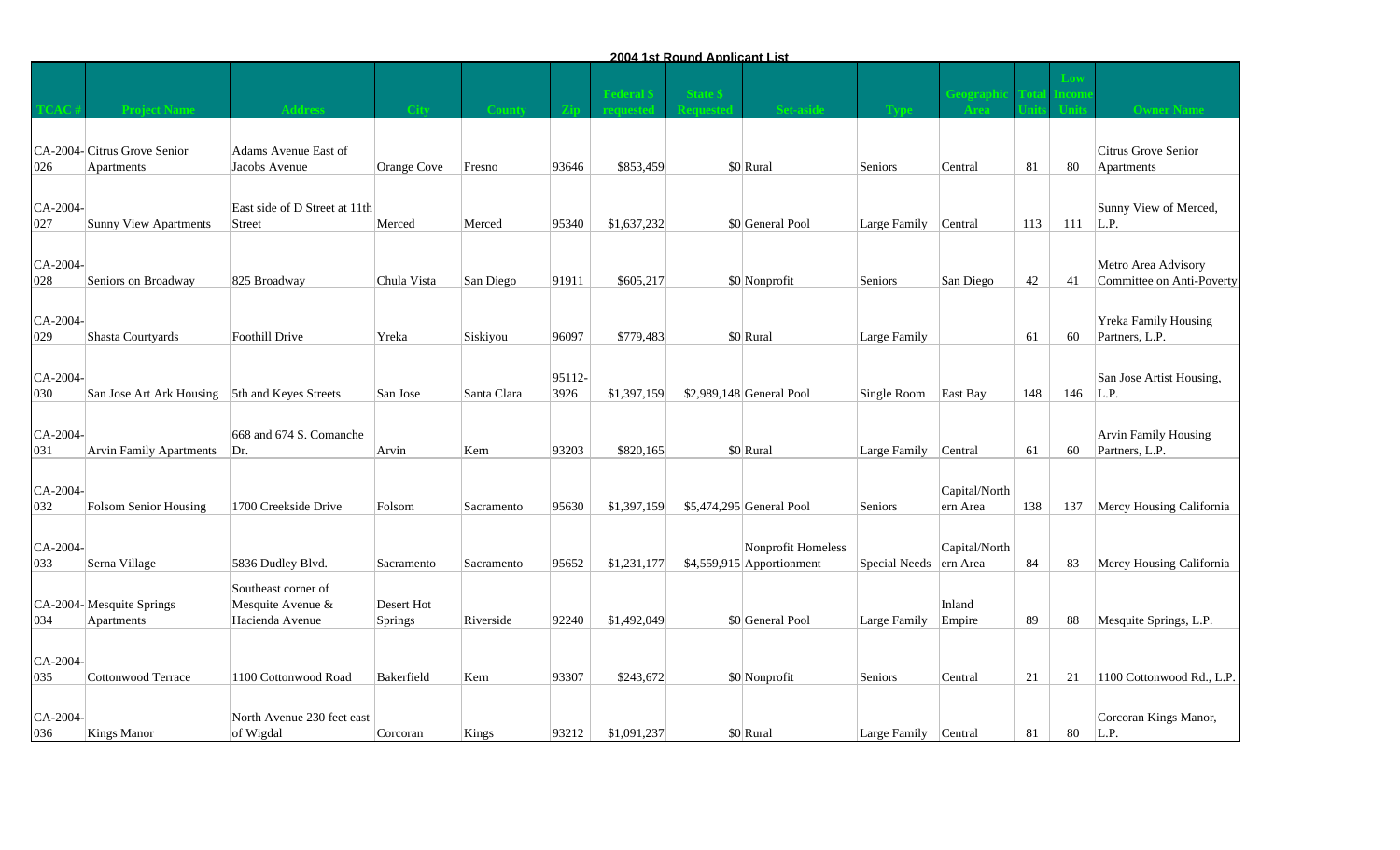|                 |                                           |                                                                     |                   |                        |       |             | 2004 1st Round Applicant List |                           |                      |                           |     |     |                                               |
|-----------------|-------------------------------------------|---------------------------------------------------------------------|-------------------|------------------------|-------|-------------|-------------------------------|---------------------------|----------------------|---------------------------|-----|-----|-----------------------------------------------|
|                 |                                           |                                                                     | - City            |                        |       | Federal     | State \$                      |                           |                      |                           |     |     |                                               |
| 037             | CA-2004-North Avenue Family<br>Apartments | 999 North Avenue                                                    | Sacramento        | Sacramento             | 95838 | \$1,323,191 |                               | \$0 General Pool          | Large Family         | Capital/North<br>ern Area | 80  | 79  | North Avenue Apartments,<br>L.P.              |
| CA-2004-<br>038 | Oakwood Apartments                        | Foothill Drive                                                      | Yreka             | Siskiyou               | 96097 | \$928,253   |                               | \$0 Rural                 | Large Family         |                           | 61  | 60  | Oakwood Apartments<br>Housing Investors, L.P. |
| 039             | CA-2004-Los Arboles Family<br>Apartments  | South side of Park Blvd.,<br>600 ft west of Anchor Ave. Orange Cove |                   | Fresno                 | 93646 | \$1,165,607 |                               | \$0 Rural                 | Large Family Central |                           | 81  | 80  | Los Arboles Family<br>Apartments, L.P.        |
| CA-2004-<br>040 | Villas Del Sol                            | NE corner of 20th Ave. and<br>Girard St.                            | Delano            | Kern                   | 93215 | \$926,203   |                               | \$0 General Pool          | Large Family Central |                           | 51  | 50  | Villas Del Sol                                |
| CA-2004-<br>041 | Cottonwood Gardens                        | 1110 Cottonwood Road                                                | Bakersfield       | Kern                   | 93307 | \$1,211,332 |                               | \$0 Nonprofit             | Large Family         | Central                   | 91  | 91  | 1110 Cottonwood Rd., L.P.                     |
| CA-2004-<br>042 | Sonterra Apartments                       | 250 S. Eastern                                                      | <b>Brawley</b>    | Imperial               | 92227 | \$1,063,288 |                               | \$0 Rural                 | Large Family         |                           | 54  | 53  | Sonterra Housing Investors,<br>L.P.           |
| 043             | CA-2004- Parkview Senior<br>Apartments    | Central Avenue and Main<br><b>Street</b>                            | Fillmore          | Ventura                | 93015 | \$577,578   | \$2,139,177 Rural             |                           | Seniors              | Coastal<br>California     | 50  | 49  | Fillmore Parkview Seniors,<br>L.P.            |
| CA-2004-<br>044 | Dorado Senior Apartments   Avenue         | 8622 - 8682 Stanton                                                 | <b>Buena Park</b> | Orange                 | 90620 | \$1,666,259 |                               | \$6,146,997 General Pool  | Seniors              | Orange                    | 150 | 148 | Dorado Senior Apartments,<br>L.P.             |
| CA-2004-<br>045 | Casa Bella - 1B                           | NE Corner of Nisqualli and<br>First Avenue                          | Victorville       | San Bernardino   92393 |       | \$639,949   |                               | $$2,370,183$ General Pool | Large Family         | Inland<br>Empire          | 80  | 80  | AMCAL Casa Bella Fund,<br>L.P.                |
| CA-2004-<br>046 | Casa La Paz                               | S.W. of Avenue 51 and<br><b>Frederick Street</b>                    | Coachella         | Riverside              | 92236 | \$846,021   |                               | \$0 Rural                 | Large Family         | Inland<br>Empire          | 61  | 60  | <b>AMCAL Multi-Housing,</b><br>Inc.           |
| CA-2004-<br>047 | Mountain Crest Apartments Meyer Street    | Sycamore Road, East of                                              | Arvin             | Kern                   | 93309 | \$1,366,165 |                               | \$0 Rural                 | Large Family Central |                           | 80  | 79  | Mountain Crest Apts., L.P.                    |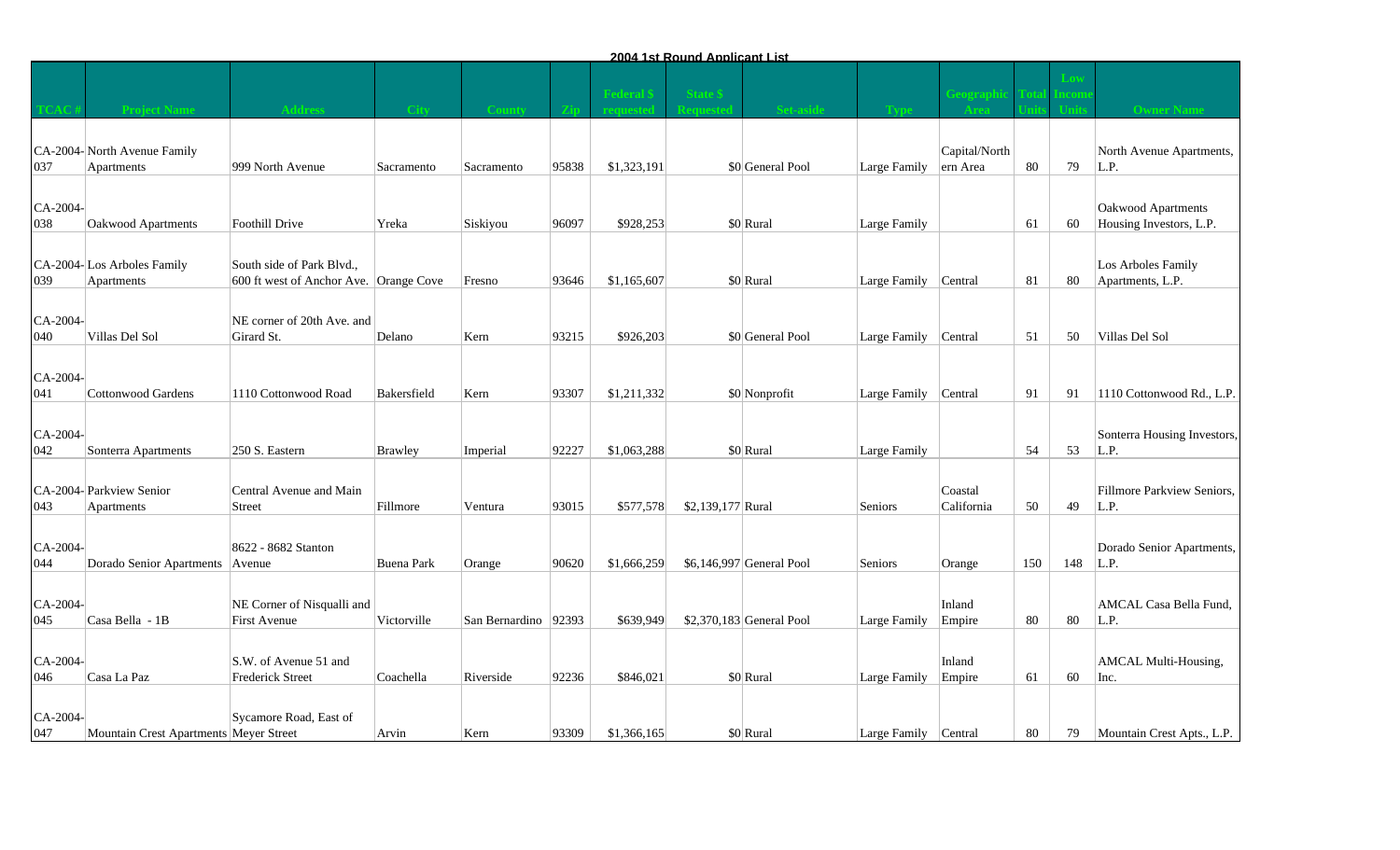|                 |                                                      |                                                                                           |             |                                               |                |             | <u>2004 1st Round Applicant List</u> |                                                  |                        |                                 |     |           |                                                      |
|-----------------|------------------------------------------------------|-------------------------------------------------------------------------------------------|-------------|-----------------------------------------------|----------------|-------------|--------------------------------------|--------------------------------------------------|------------------------|---------------------------------|-----|-----------|------------------------------------------------------|
|                 |                                                      |                                                                                           |             |                                               |                | Federal     | <b>State \$</b>                      |                                                  |                        |                                 |     |           |                                                      |
| 048             | CA-2004-Heritage Square Senior<br>Apartments         | 730 - 790 N. Fair Oaks                                                                    | Pasadena    | Los Angeles                                   | 91103          | \$1,606,107 |                                      | \$0 General Pool                                 | Seniors                | Los Angeles                     | 104 | 102       | Pasadena Housing<br>Investors, L.P.                  |
| CA-2004-<br>049 | Las Brisas Apartments                                | 8/00 S. Main Street and<br>112 & 118 Eath 87th Place<br>and 115 & 119 East 88th<br>Street | Los Angeles | Los Angeles                                   | 90003-<br>3429 | \$884,756   |                                      | \$0 General Pool                                 | Large Family           | Los Angeles                     | 66  | 65        | AMCAL Multi-Housing,<br>Inc.                         |
| 050             | CA-2004-Los Abuelitos Senior<br>Apartments           | 528-536 East Market Street Salinas                                                        |             | Monterey                                      | 93905          | \$333,423   |                                      | \$0 Nonprofit                                    | Seniors                | Coastal<br>California           | 25  | 25        | CHISPA, Inc.                                         |
| CA-2004-<br>051 | The Village at Orange Cove Orange Street             |                                                                                           | Orange Cove | Fresno                                        | 93646          | \$1,060,237 |                                      | \$0 Rural                                        | Large Family           | Central                         | 81  | 80        | The Village at Orange<br>Cove, LP                    |
| CA-2004-<br>052 | The Village at Chowchilla                            | Myer Road                                                                                 | Chowchilla  | Madera                                        | 93610          | \$760,039   |                                      | \$2,814,959 Rural / RHS 538                      | Large Family           | Central                         | 81  | 80        | The Village at Chowchilla                            |
| 053             | CA-2004-Hamilton Tranistional<br>Housing, Phase 2    | Bolling Circle, Castle Court Novato                                                       |             | Marin                                         | 94949          | \$485,366   |                                      | Nonprofit Homeless<br>$$1,797,654$ Apportionment | Special Needs East Bay |                                 | 41  | 41        | EAH, Inc.                                            |
| CA-2004-<br>054 | Las Rosas                                            | South East Corner of Birch<br>Street and Ash Avenue                                       | Shafter     | Kern                                          | 93263          | \$1,000,656 |                                      | \$0 Rural                                        | Large Family           | Central                         | 81  | 80        | <b>Shafter Housing</b><br>Development LP             |
| 055             | CA-2004-Comunidad 16 de<br>Septiembre, 1965          | Washington Avenue,<br>between Califonria Avenu<br>and Lucky Street                        | Bakersfield | Kern                                          | 93301          | \$1,313,081 | \$4,776,191 Nonprofit                |                                                  | Large Family           | Central                         | 150 | 149       | <b>National Farm Workers</b><br>Service Center, Inc. |
| CA-2004-<br>056 | Magnolia on Lake                                     | 201-207 S. Lake Street,<br>2216 & 2220 W. 2nd Street Los Angeles                          |             | Los Angeles                                   | 90057          | \$789,756   |                                      | \$0 General Pool                                 | Large Family           | Los Angeles                     | 46  | 46        | Magnolia on Lake, L.P.                               |
| 057             | CA-2004-Yorba Linda Family                           | 18542 Yorba Linda Blvd.                                                                   |             |                                               | 92886          | \$652,173   |                                      | $$2,464,751$ General Pool                        | Large Family           |                                 | 44  |           | Yorba Linda Family<br>Partners, L.P.                 |
| 058             | Apartments<br>CA-2004-Courtland Senior<br>Apartments | 1524 E. Grand Avenue                                                                      | Yorba Linda | Orange<br>Arroyo Grande San Luis Obsipo 93421 |                | \$1,164,299 |                                      | \$0 General Pool                                 | Seniors                | Orange<br>Coastal<br>California | 108 | 43<br>107 | Courtland-Arroyo Grande,<br> L.P.                    |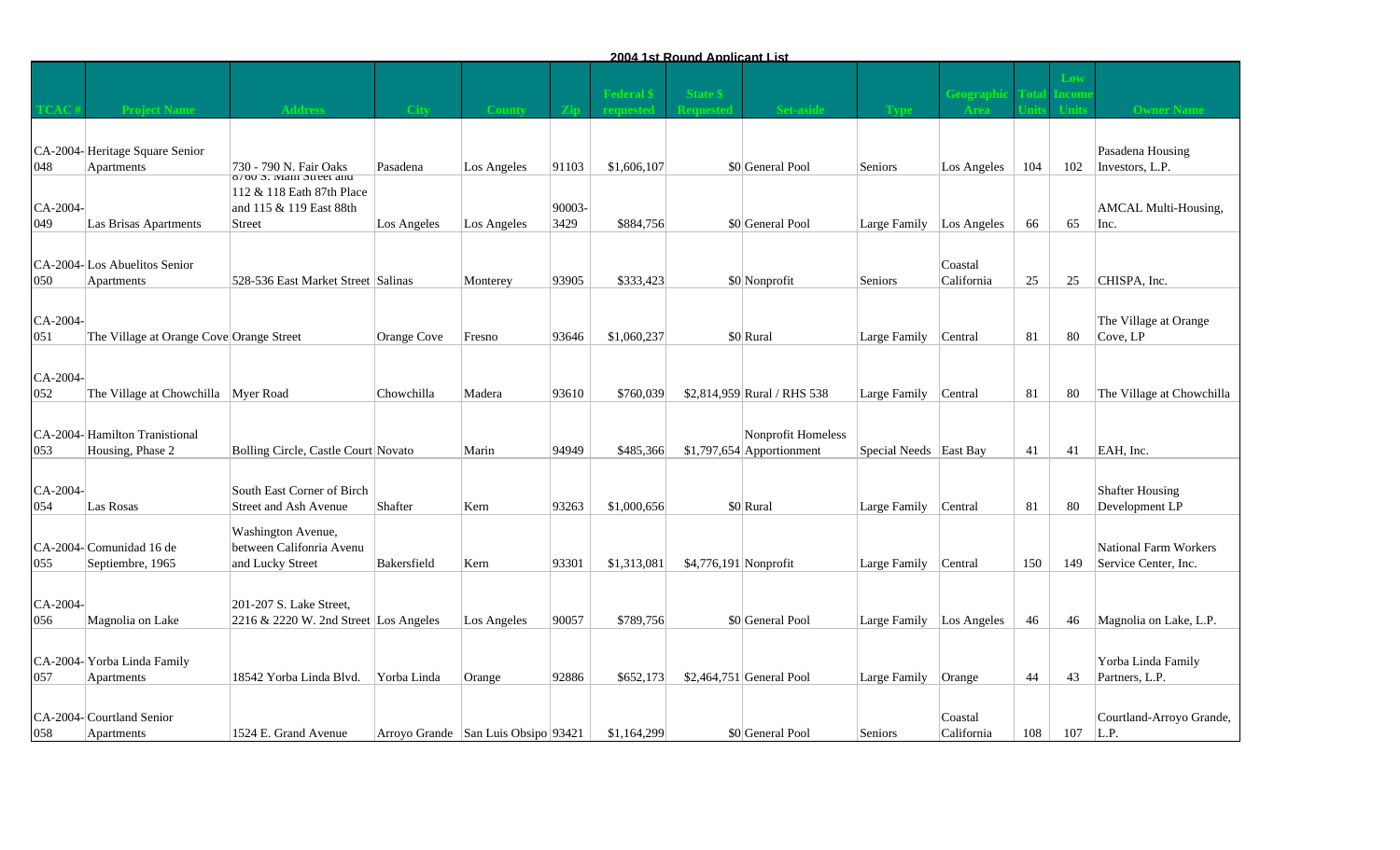|                 |                                                             |                                     |                |                        |       |                | 2004 1st Round Applicant List |                  |                          |             |     |            |                                              |
|-----------------|-------------------------------------------------------------|-------------------------------------|----------------|------------------------|-------|----------------|-------------------------------|------------------|--------------------------|-------------|-----|------------|----------------------------------------------|
|                 |                                                             |                                     |                |                        |       |                |                               |                  |                          |             |     |            |                                              |
|                 |                                                             |                                     |                |                        |       | <b>Federal</b> | <b>State \$</b>               |                  |                          | eograp      |     | <b>COI</b> |                                              |
|                 | <b>Project Name</b>                                         |                                     | <b>City</b>    |                        |       |                |                               |                  |                          |             |     |            | <b>Owner Name</b>                            |
|                 |                                                             | 10th Street West & West             |                |                        |       |                |                               |                  |                          |             |     |            |                                              |
| CA-2004-<br>059 | Arbor Grove                                                 | Jackman Street                      | Lancaster      | Los Angeles            | 93534 | \$1,506,745    |                               | \$0 General Pool | Seniors                  | Los Angeles | 150 | 149        | Downtown Renual, L.P.                        |
|                 |                                                             |                                     |                |                        |       |                |                               |                  |                          |             |     |            |                                              |
| CA-2004-        |                                                             |                                     |                |                        |       |                |                               |                  |                          |             |     |            | Kimball Crossing, a<br>California Limited    |
| 060             | Kimball Crossing                                            | 820 Kimball Road                    | Red Bluff      | Tehama                 | 96080 | \$824,845      |                               | \$0 Rural        | Large Family             |             | 56  | 55         | Partnership                                  |
|                 |                                                             |                                     |                |                        |       |                |                               |                  |                          |             |     |            |                                              |
|                 | CA-2004-Harvard Heights Apartment 950-960 1/2 South Harvard |                                     |                |                        |       |                |                               |                  |                          |             |     |            | Harvard Heights Parners,                     |
| 061             | Homes                                                       | Boulevard                           | Los Angeles    | Los Angeles            | 90006 | \$690,334      |                               | \$0 General Pool | Large Family Los Angeles |             | 47  | 47         | L.P.                                         |
|                 |                                                             |                                     |                |                        |       |                |                               |                  |                          |             |     |            |                                              |
| CA-2004-        |                                                             | Highland Street and South           |                |                        |       |                |                               |                  |                          | Inland      |     |            | Central Valley Coalition for                 |
| 062             | Eagle Crest Apartments                                      | L Street                            | <b>Needles</b> | San Bernardino   92363 |       | \$1,029,476    |                               | \$0 Rural        | Large Family             | Empire      | 81  | -80        | Affordable Housing                           |
|                 |                                                             |                                     |                |                        |       |                |                               |                  |                          |             |     |            |                                              |
| CA-2004-<br>063 | Vista Ridge Apartments                                      | Southridge Drive                    | Red Bluff      | Tehama                 | 96080 | \$1,258,376    |                               | \$0 Rural        | Large Family             |             | 80  | 79         | Red Bluff Vista Ridge<br>Associates, a CA LP |
|                 |                                                             |                                     |                |                        |       |                |                               |                  |                          |             |     |            |                                              |
| CA-2004-        |                                                             | 15117 & 15147 Olympic               |                |                        |       |                |                               |                  |                          |             |     |            | Central Valley Coalition for                 |
| 064             | Adagio Apartments                                           | Avenue                              | Clearlake      | Lake                   | 95422 | \$703,878      |                               | \$0 Rural        | Large Family             |             | 55  | 54         | Affordable Housing                           |
|                 |                                                             |                                     |                |                        |       |                |                               |                  |                          |             |     |            |                                              |
| CA-2004-        |                                                             |                                     |                |                        |       |                |                               |                  |                          |             |     |            | Central Valley Coalition for                 |
| 065             | Mirage Cista Apartments                                     | 1167 E. Terra Bella Avenue Pixley   |                | Tulare                 | 93256 | \$746,366      |                               | \$0 Rural        | Large Family             | Central     | 61  | 60         | Affordable Housing                           |
|                 |                                                             |                                     |                |                        |       |                |                               |                  |                          |             |     |            |                                              |
|                 | CA-2004-Casa Loma Family                                    |                                     |                |                        |       |                |                               |                  |                          |             |     |            | CL Investors, a California                   |
| 066             | Apartments                                                  | 1525 Lotus Lane                     | Bakersfield    | Kern                   | 93307 | \$1,521,984    |                               | \$0 General Pool | Large Family Central     |             | 113 | 112        | Limited Partnership                          |
|                 |                                                             |                                     |                |                        |       |                |                               |                  |                          |             |     |            | <b>BRIDGE Housing</b>                        |
| CA-2004-        |                                                             | NE Side of Staphanie Street-        |                |                        |       |                |                               |                  |                          |             |     |            | Corporation - Southern                       |
| 067             | Sage Canyon Apartments                                      | Land Node "F1"                      | San Marcos     | San Diego              | 92069 | \$1,340,939    |                               | \$0 Nonprofit    | Large Family San Diego   |             | 72  | 70         | California                                   |
|                 |                                                             |                                     |                |                        |       |                |                               |                  |                          |             |     |            |                                              |
| CA-2004-<br>068 | Pacific Apartments                                          | 1593-1643 Pacific Avenue Long Beach |                | Los Angeles            | 90813 | \$860,247      |                               | \$0 General Pool | Large Family Los Angeles |             | 42  | 41         | Pacific Apartments, a<br>California LP       |
|                 |                                                             |                                     |                |                        |       |                |                               |                  |                          |             |     |            |                                              |
| CA-2004-        |                                                             |                                     |                |                        |       |                |                               |                  |                          |             |     |            |                                              |
| 069             | Crane Terrace Apartments   1318 East Canal Drive            |                                     | Turlock        | Stanislaus             | 95380 | \$416,467      | $$1,542,470$ Nonprofit        |                  | Seniors                  | Central     | 44  | 43         | Turlock Crane Terrace, L.P.                  |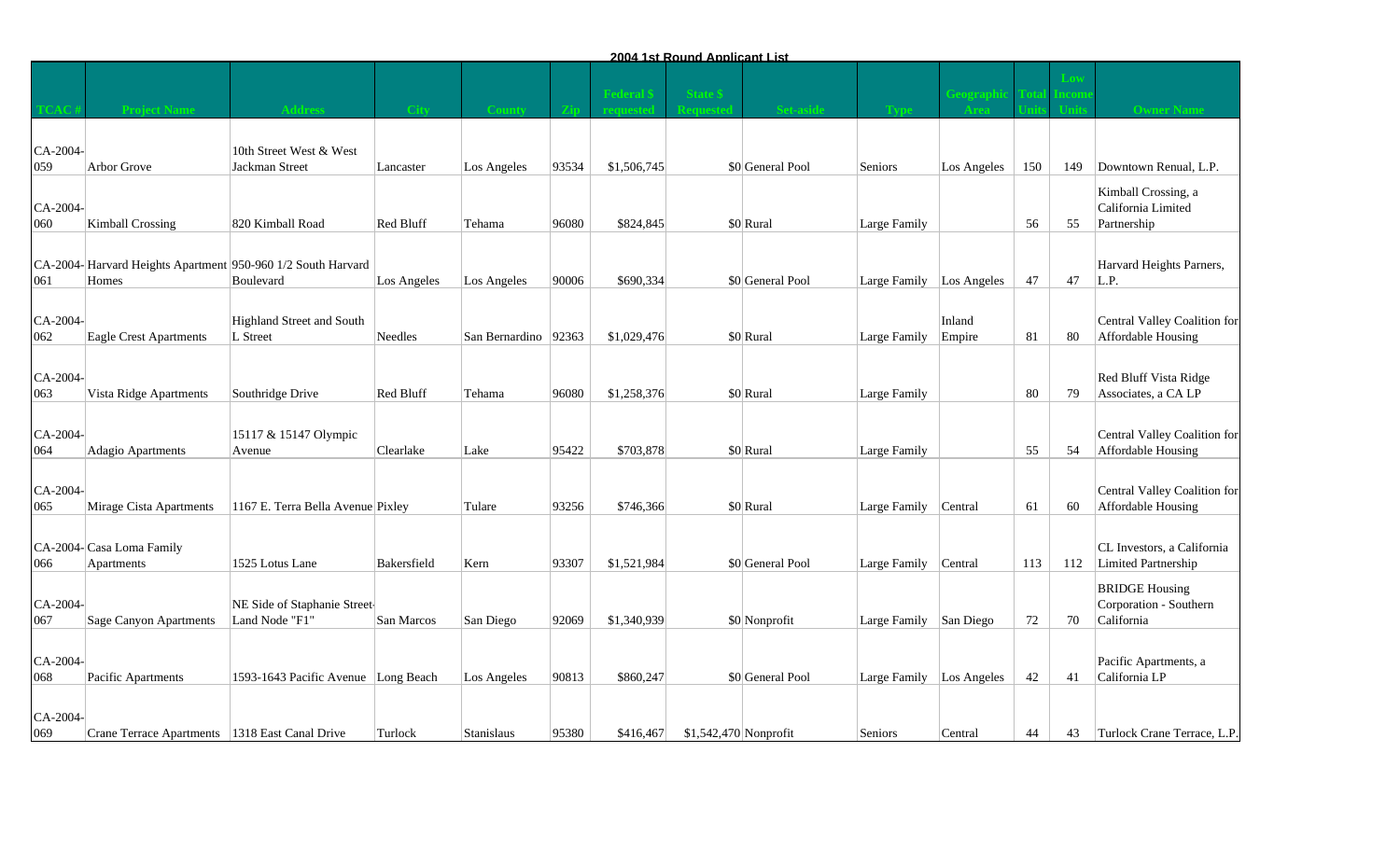|     |                            |                  |        |               |       |             | 2004 1st Round Applicant List |                  |         |               |      |      |                        |
|-----|----------------------------|------------------|--------|---------------|-------|-------------|-------------------------------|------------------|---------|---------------|------|------|------------------------|
|     |                            |                  |        |               |       | edera       |                               |                  |         | ograp         |      |      |                        |
|     | <b>Project Name</b>        | <b>Address</b>   | - City |               |       |             |                               | <b>Set-aside</b> |         |               |      |      | <b>Owner Name</b>      |
|     |                            |                  |        |               |       |             |                               |                  |         |               |      |      |                        |
|     | $CA-2004-1200$ Park Avenue |                  |        |               |       |             |                               |                  |         | Capital/North |      |      |                        |
| 070 | Apartments                 | 1200 Park Avenue | Chico  | Butte         | 95928 | \$1,395,494 |                               | \$0 General Pool | Seniors | ern Area      | 107  | 106  | 1200 Park Avenue, L.P. |
|     |                            |                  |        |               |       |             |                               |                  |         |               |      |      |                        |
|     |                            |                  |        | <b>TOTALS</b> |       |             | $$63,736,546$ $$54,860,444$   |                  |         |               | 4833 | 4754 |                        |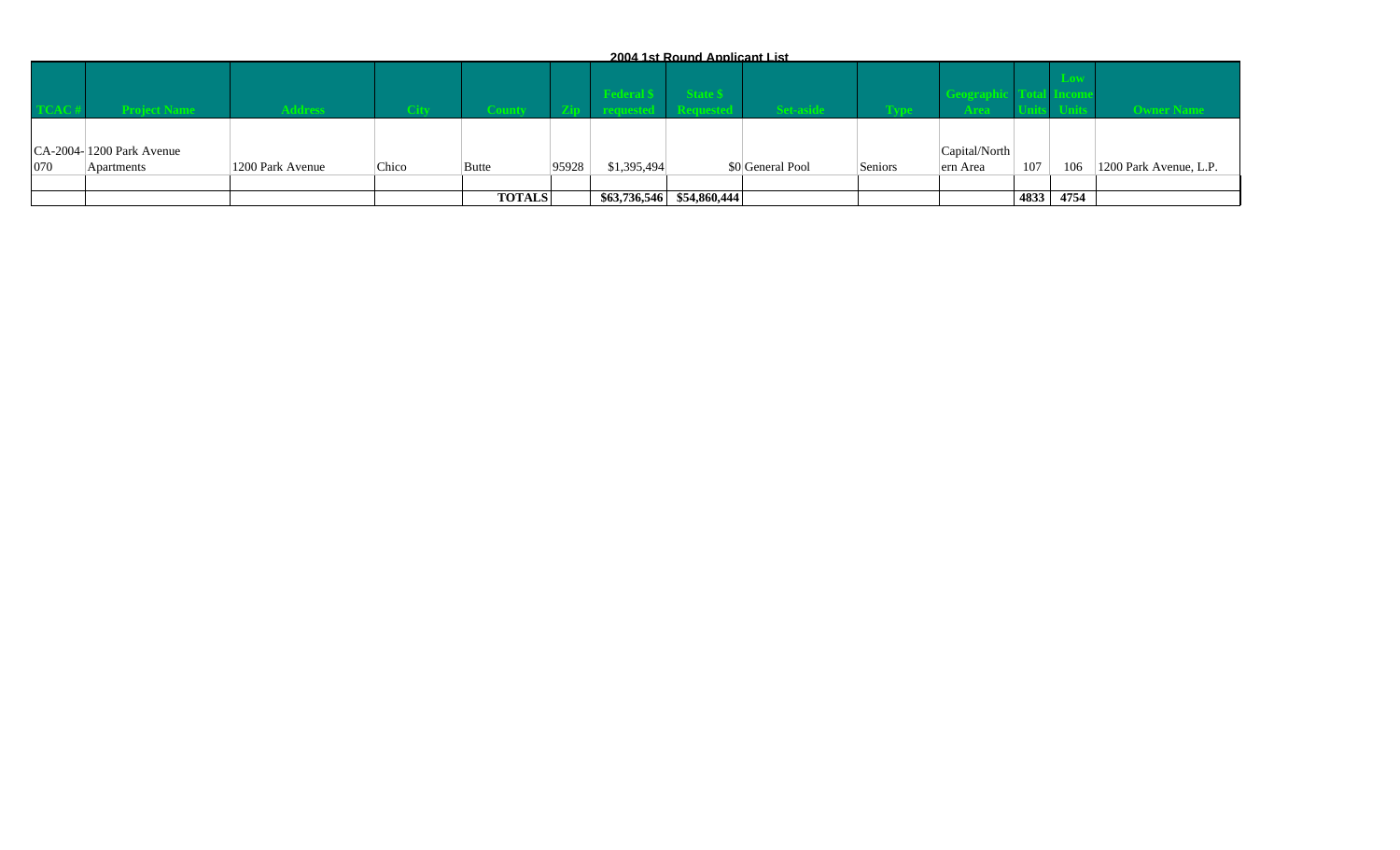| <b>Adress</b>                   | City                    |            | <b>Contact</b>      | <b>Phone</b>          |
|---------------------------------|-------------------------|------------|---------------------|-----------------------|
|                                 |                         |            |                     |                       |
| 1317 East 7th Street            | Los Angeles             | CA   90021 | Cecile<br>Chalifour | $(213) 683 -$<br>0522 |
|                                 |                         |            |                     |                       |
|                                 |                         |            | Kenneth             | $(619)$ 235-          |
| 625 Broadway, Suite 1000        | San Diego               | CA   92101 | Saunder             | 2296                  |
|                                 |                         |            |                     |                       |
| 1423 Second Street, Suite<br>B  | Santa Monica CA   90401 |            | Joan Ling           | $(310)$ 394-<br>8487  |
|                                 |                         |            |                     |                       |
|                                 |                         |            | Katrina             | $(510)$ 247-          |
| 409 Jackson Street              | Hayward                 | CA  94544  | Bergen              | 8138                  |
|                                 |                         |            |                     | $(559) 651 -$         |
| 8445 W. Elowin                  | Visalia                 | CA   93291 | Doug Pingel         | 1000                  |
|                                 |                         |            |                     |                       |
|                                 |                         |            |                     | $(559) 651 -$         |
| 8445 W. Elowin Court            | Visalia                 | CA   93290 | Doug Pingel         | 1000                  |
| 1423 Second Street, Suite       |                         |            |                     | $(310)$ 394-          |
| B                               | Santa Monica CA 90401   |            | Joan Ling           | 8487                  |
|                                 |                         |            |                     |                       |
|                                 |                         | CA 93301   | William L.          | $(661) 631 -$         |
| 601 24th Street                 | Bakersfield             |            | Carter              | 8500                  |
|                                 |                         |            | David J.            | $(303)$ 617-          |
| 7213 S. Perth Way               | Aurora                  | CO 80016   | Cordes              | 1297                  |
|                                 |                         |            |                     |                       |
| 9065 Haven Avenue, Suite<br>100 | Rancho<br>Cucamonga     | CA 91730   | Ashley<br>Wright    | $(909)$ 483-<br>2444  |
|                                 |                         |            |                     |                       |
|                                 |                         |            | Tarik               | $(323)$ 469-          |
| 1640 N. Wilcox Ave.             | Hollywood               | CA 90028   | Nuhodzic            | 0710                  |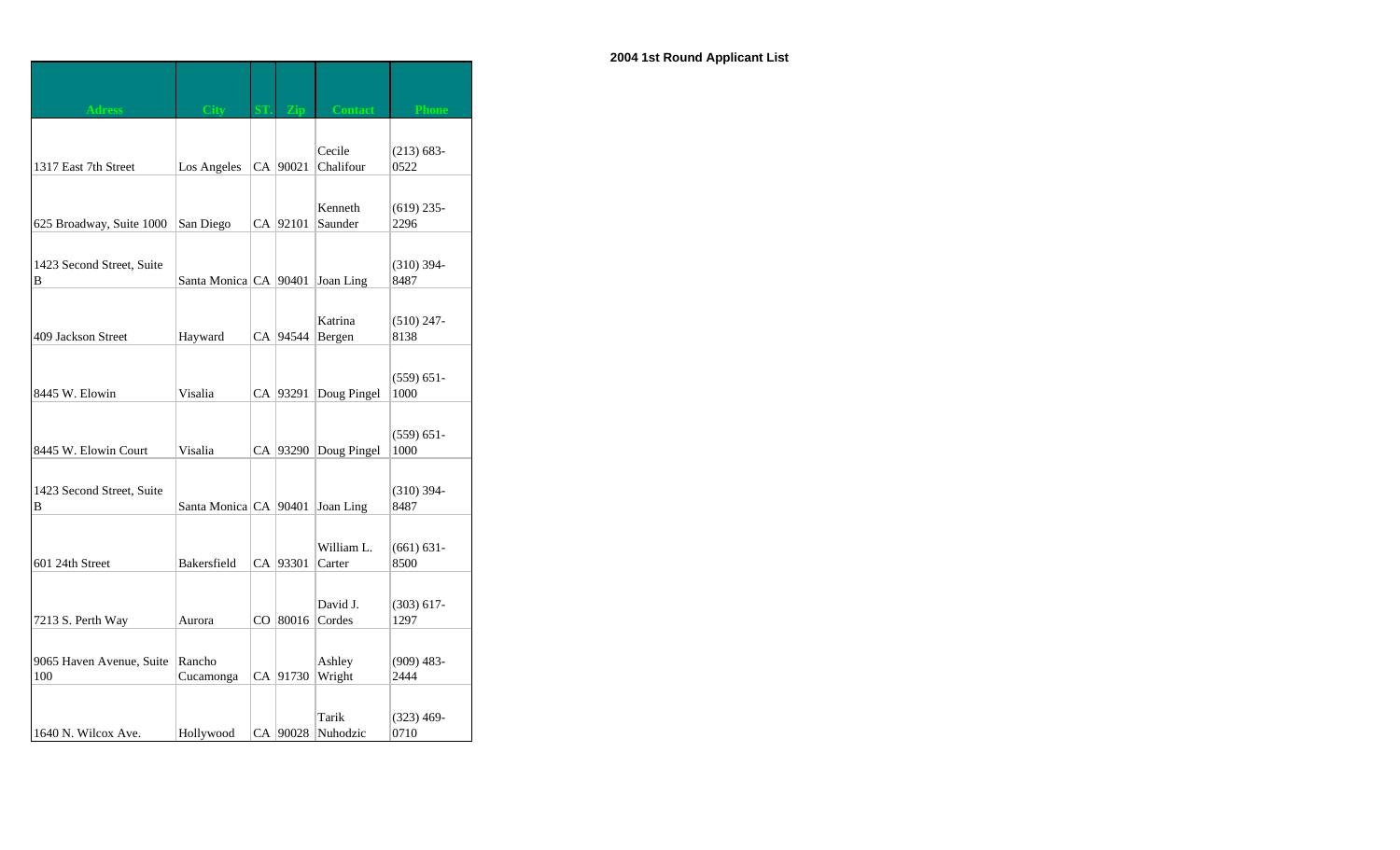| <b>Adress</b>                         | <b>City</b> | <b>Zin</b> | <b>Contact</b>             | <b>Phone</b>   |
|---------------------------------------|-------------|------------|----------------------------|----------------|
|                                       |             |            |                            |                |
|                                       |             |            |                            | $(213) 236 -$  |
| 551 South 26th Street                 | Richmond    |            | CA   94084   Dalila Sotelo | 2660           |
|                                       |             |            |                            |                |
|                                       |             |            |                            | $(213) 202 -$  |
| 1139 West Sixth Street                | Los Angeles | CA 90017   | Channa Grace 3930          |                |
|                                       |             |            |                            |                |
| 315 West 9th Street, Suite            |             |            | Amy                        | $(213) 629 -$  |
| 410                                   | Los Angeles | CA   90015 | Anderson                   | 2702           |
|                                       |             |            |                            |                |
| 310 North Westlake Blvd.,             | Westlake    |            |                            | $(805)$ 379-   |
| Suite 210                             | Village     | CA 91362   | Amelia Ross                | 8555           |
|                                       |             |            |                            |                |
|                                       |             |            |                            | $(760) 568 -$  |
| 73-061 El Paseo, Suite 214            | Palm Desert | CA 92261   | Dan Horn                   | 1048           |
|                                       |             |            |                            |                |
|                                       |             |            |                            | $(760)$ 347-   |
| 45-701 Monroe Street                  | Indio       | CA   92201 | John Mealey                | 3157           |
|                                       |             |            |                            |                |
| 45701 Monroe Street, Suite            |             |            |                            |                |
| G                                     | Indio       | CA   92201 | John Mealey                | $(7)$ 603-4731 |
|                                       |             |            |                            |                |
|                                       |             |            |                            | $(760) 568 -$  |
| 73-061 ElPaseo, Suite 214             | Palm Desert | CA 92261   | Dan Horn                   | 1048           |
|                                       |             |            |                            |                |
|                                       |             |            | Hunter                     | $(562)$ 435-   |
| 110 Pine Avenue, Suite 525 Long Beach |             | CA 90802   | Johnson                    | 2124           |
|                                       |             |            |                            |                |
| 5400 East Olympic Blvd.,              |             |            |                            | $(323)$ 721-   |
| Suite 300                             | Los Angeles | CA 90022   | John Clem                  | 1655           |
|                                       |             |            |                            |                |
|                                       |             |            | Hunter                     | $(562)$ 435-   |
| 110 Pine Avenue, Suite 525 Long Beach |             | CA   90802 | Johnson                    | 2124           |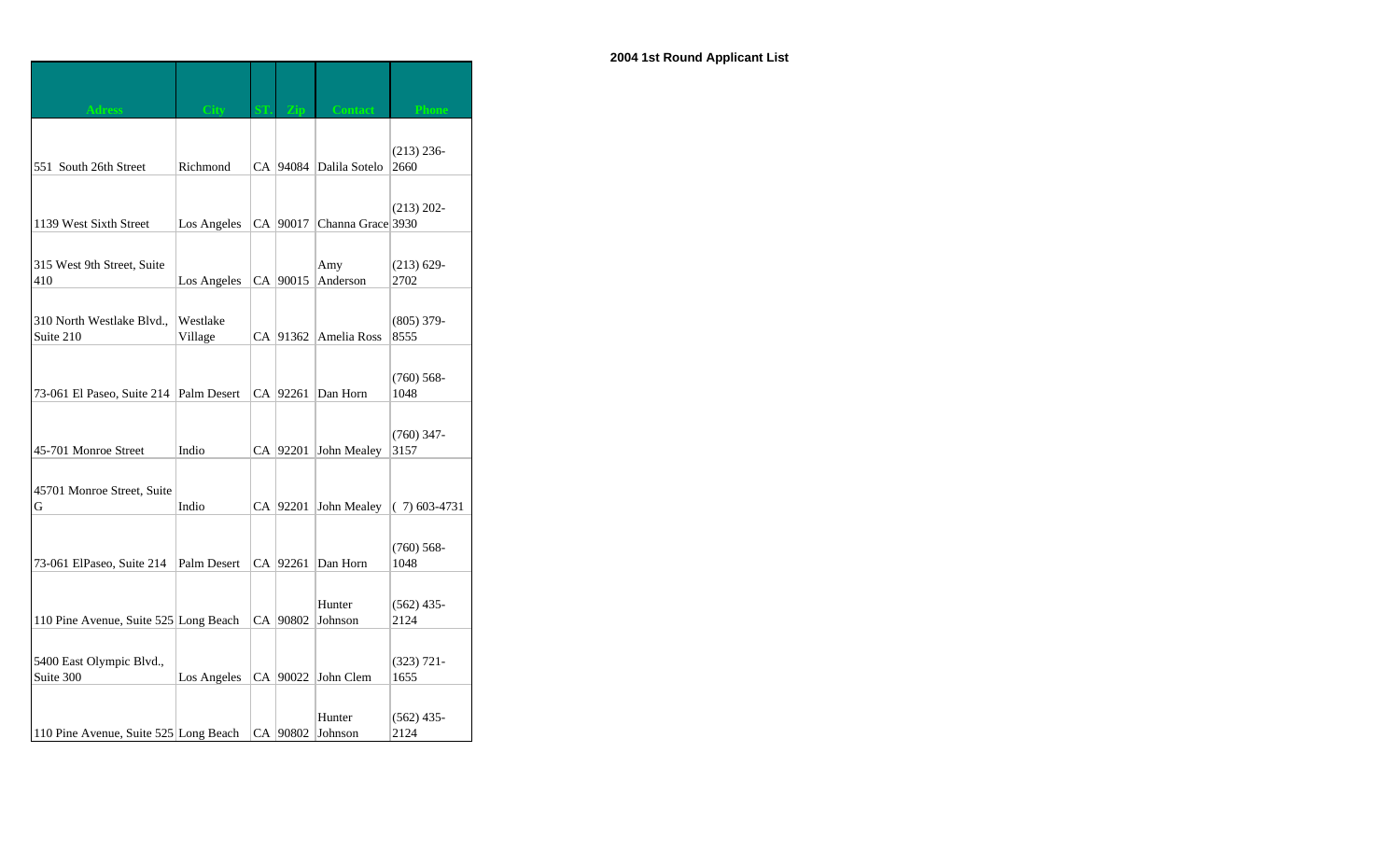| <b>Adress</b>                         | City                       | Zin        | <b>Contact</b>     | <b>Phone</b>         |
|---------------------------------------|----------------------------|------------|--------------------|----------------------|
|                                       |                            |            |                    |                      |
|                                       |                            |            | Hunter             | $(562)$ 435-         |
| 110 Pine Avenue, Suite 525 Long Beach |                            | CA   90802 | Johnson            | 2124                 |
|                                       |                            |            |                    |                      |
| 5400 East Olympic Blvd.,              |                            |            |                    | $(323) 721 -$        |
| Suite 300                             | Los Angeles                | CA   90022 | John Clem          | 1655                 |
|                                       |                            |            |                    |                      |
|                                       |                            |            | Arnulfo            | $(619)$ 426-         |
| 22 West 35th Street                   | National City   CA   91950 |            | Manriquez          | 4592                 |
|                                       |                            |            |                    |                      |
| 30448 Rancho Viejo Road,              | San Juan                   |            | Kevin P.           | $(949)$ 240-         |
| Suite 230                             | Capistrano                 | CA   92675 | Payne              | 2020                 |
|                                       |                            |            |                    |                      |
|                                       |                            |            | Martha             | $(408)$ 292-         |
| 470 South Market Street               | San Jose                   | CA 95113   | Putnam             | 7841                 |
|                                       |                            |            |                    |                      |
| 30448 Rancho Viejo Rd.,               | San Juan                   |            | Kevin P.           | $(949)$ 240-         |
| Suite 230                             | Capistrano                 | CA 92675   | Payne              | 2020                 |
|                                       |                            |            |                    |                      |
| 3120 Freeboard Drive,                 | West                       |            |                    | $(916)$ 414-         |
| Suite 202                             | Sacramento                 | CA   95691 | Chris Glaudel 4417 |                      |
|                                       |                            |            |                    |                      |
| 3120 Freeboard Drive,                 | West                       |            |                    | $(916)$ 414-         |
| Suite 202                             | Sacramento                 | CA   95691 | Jeff Riley         | 4406                 |
|                                       |                            |            |                    |                      |
|                                       |                            |            | Hunter             | $(562)$ 435-         |
| 110 Pine Avenue, Suite 525 Long Beach |                            | CA   90802 | Johnson            | 2124                 |
|                                       |                            |            |                    |                      |
| 15490 Ventura Boulevard,              | Sherman                    |            | Charles            | $(818)$ 905-         |
| Suite 210                             | Oaks                       | CA 91403   | Brumbaugh          | 2430                 |
|                                       |                            |            |                    |                      |
|                                       |                            |            | Hunter             |                      |
| 110 Pine Avenue, Suite 525 Long Beach |                            | CA   90802 | Johnson            | $(562)$ 435-<br>2124 |
|                                       |                            |            |                    |                      |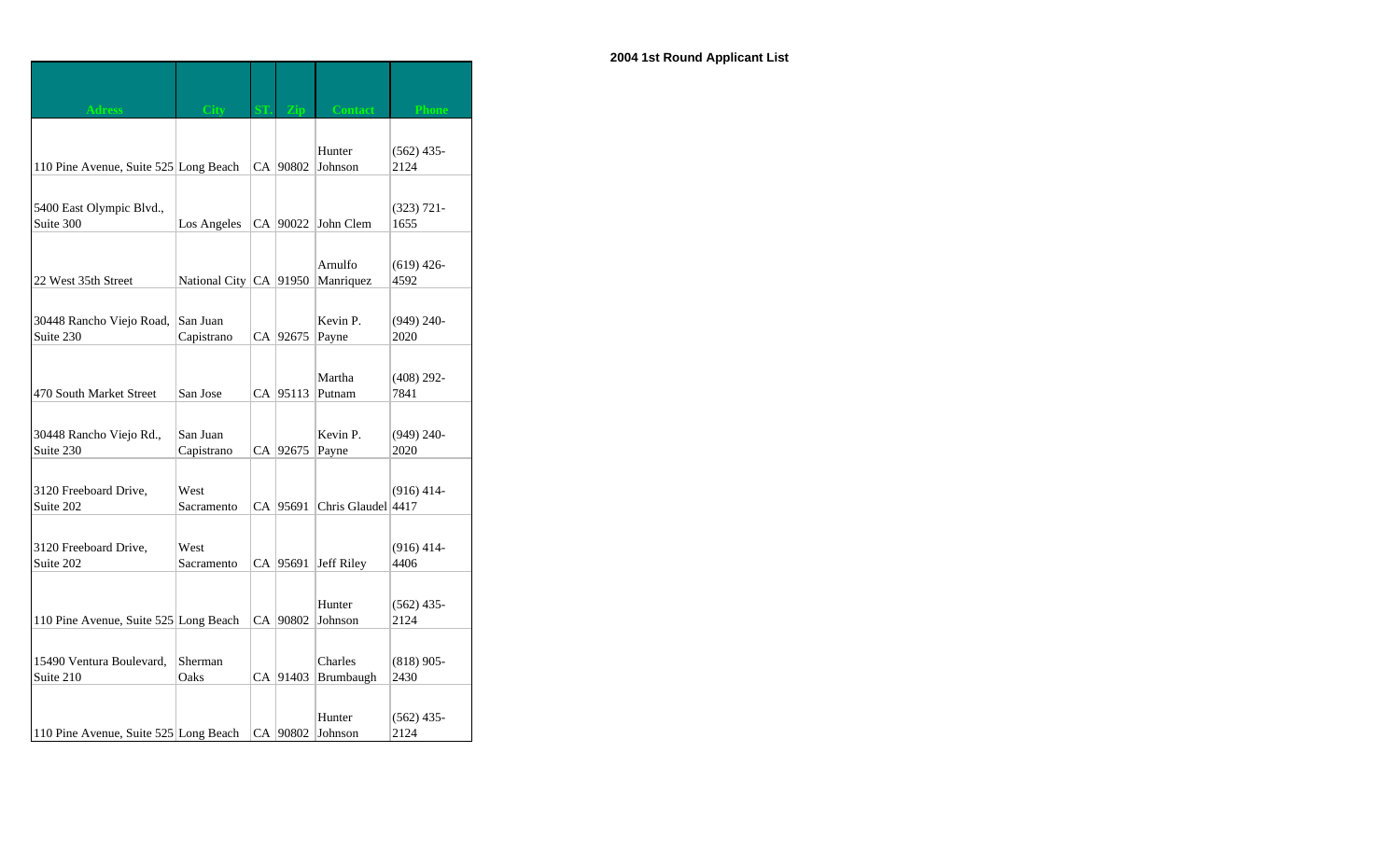| dress                                 | City                |            | Contact              | Phone                 |
|---------------------------------------|---------------------|------------|----------------------|-----------------------|
|                                       |                     |            |                      |                       |
| 5400 E. Olympic Blvd.,<br>Suite 300   | Los Angeles         |            | CA 90022 John Clem   | $(323)$ 721-<br>1655  |
|                                       |                     |            |                      |                       |
| 110 Pine Avenue, Suite 525 Long Beach |                     | CA   90802 | Hunter<br>Johnson    | $(562)$ 435-<br>2124  |
|                                       |                     |            |                      |                       |
| 5400 E. Olympic Blvd.,<br>Suite 300   | Los Angeles         | CA 90022   | John Clem            | $(323)$ 721-<br>1655  |
|                                       |                     |            |                      |                       |
| 110 Pine Avenue, Suite 525 Long Beach |                     | CA   90802 | Hunter<br>Johnson    | $(562)$ 435-<br>2124  |
|                                       |                     |            |                      |                       |
| 15490 Ventura Boulevard,<br>Suite 210 | Sherman<br>Oaks     | CA 91403   | Charles<br>Brumbaugh | $(818)$ 905-<br>2430  |
|                                       |                     |            |                      |                       |
| 5400 E. Olympic Blvd.,<br>Suite 300   | Los Angeles         | CA 90022   | John Clem            | $(323) 721 -$<br>1655 |
|                                       |                     |            |                      |                       |
| Central Ave and Main<br><b>Street</b> | Fillmore            | CA 93015   | Charles<br>Treatch   | $(805)$ 226-<br>9306  |
|                                       |                     |            |                      |                       |
| 110 Pine Avenue, Suite 525 Long Beach |                     | CA   90802 | Hunter<br>Johnson    | $(562)$ 435-<br>2124  |
|                                       |                     |            |                      |                       |
| 5743 Corsa Avenue, Suite<br>208       | Westlake<br>Village | CA 91362   | Arjun<br>Nagarkatti  | $(818)$ 706-<br>0694  |
|                                       |                     |            |                      |                       |
| 5743 Corsa Avenue, Suite<br>208       | Westlake<br>Village | CA 91362   | Arjun<br>Nagarkatti  | $(818)$ 706-<br>0694  |
|                                       |                     |            |                      |                       |
| 110 Pine Avenue, Suite 525 Long Beach |                     | CA   90802 | Hunter<br>Johnson    | $(562)$ 435-<br>2124  |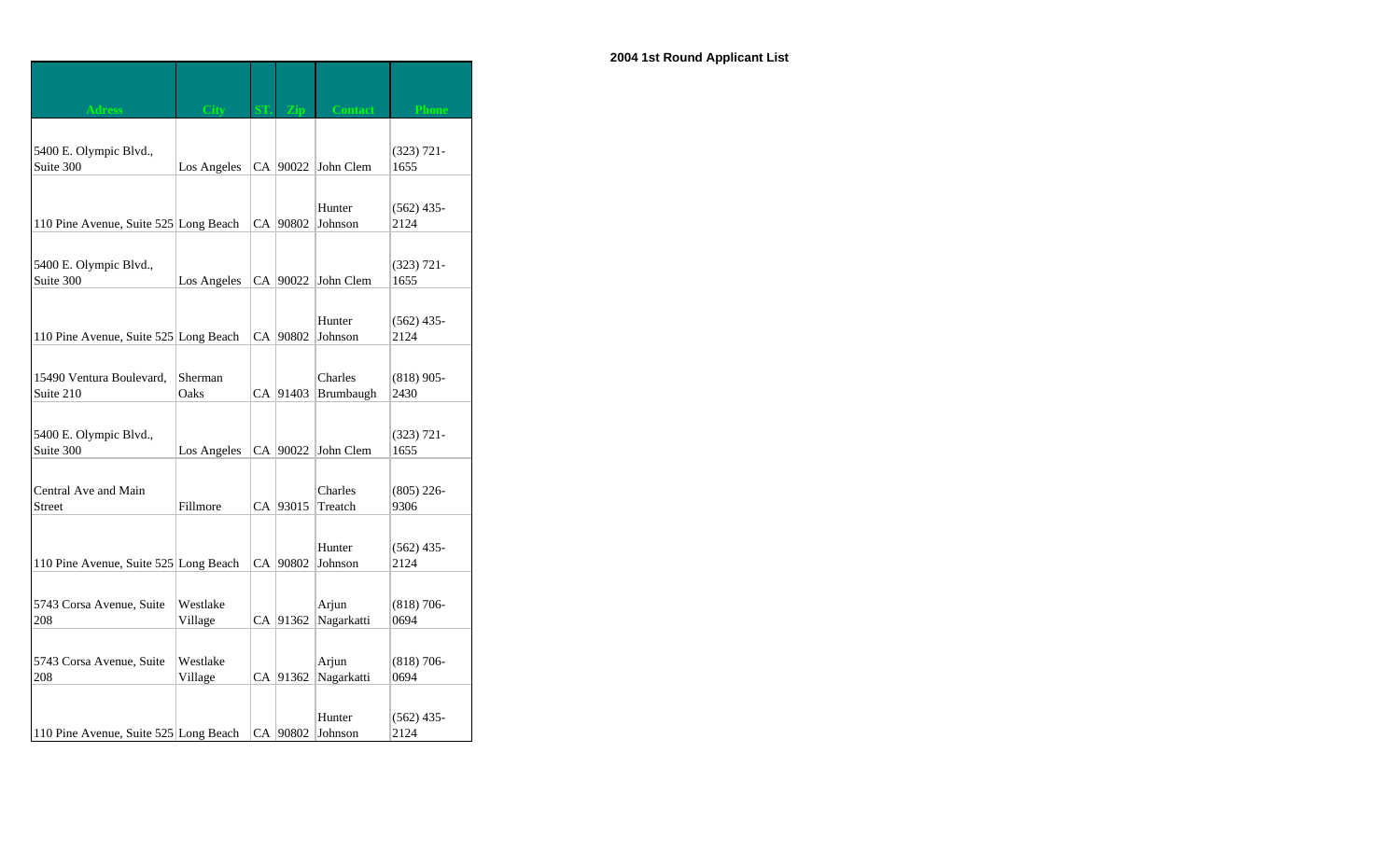| <b>Adress</b>               | City           |            | <b>Contact</b>        | <b>Phone</b>          |
|-----------------------------|----------------|------------|-----------------------|-----------------------|
| 320 Golden Shore, Suite     |                |            | Mohannad              | $(562)$ 256-          |
| 200                         | Long Beach     | CA   90802 | Mohanna               | 2036                  |
|                             |                |            |                       |                       |
|                             | Westlake       |            | Arjun                 | $(818) 706 -$         |
| 5743 Corsa Avenue, #208     | Village        | CA 91362   | Nagarkatti            | 0694                  |
|                             |                |            |                       |                       |
|                             |                |            |                       | $(831)$ 757-          |
| 295 Main Street, Suite 100  | <b>Salinas</b> | CA 93901   | David Cooke           | 6251                  |
|                             |                |            |                       |                       |
|                             |                |            | Eric D.               | $(209) 848 -$         |
| 135 S. 5th Avenu, Suite I   | Oakdale        | CA   95361 | Kjeldgaard            | 4996                  |
|                             |                |            |                       |                       |
| 135 S. 5th Avenue, Suite I  | Oakdale        | CA 95361   | Eric D.<br>Kjeldgaard | $(209) 848 -$<br>4996 |
|                             |                |            |                       |                       |
| 2169 East Francisco         |                |            | Andy                  | $(415)$ 258-          |
| Boulevard, Suite B          | San Rafael     | CA 94901   | Blauvelt              | 1800                  |
|                             |                |            |                       |                       |
| 634 S. Spring Street, Suite |                |            | Vera                  | $(213) 362 -$         |
| 719                         | Los Angeles    | CA 90014   | Fleischman            | 0260                  |
|                             |                |            |                       |                       |
| 634 S. Spring Street, Suite |                |            | Vera                  | $(213)$ 362-          |
| 719                         | Los Angeles    | CA 90014   | Fleischman            | 0260                  |
|                             |                |            |                       |                       |
| 7510 W. Sunset Blvd.,       |                |            | Samir                 | $(213) 268 -$         |
| #270                        | Los Angeles    | CA   90046 | Srivastava            | 2723                  |
|                             |                |            |                       |                       |
|                             |                |            |                       | $(310) 575 -$         |
| 1516 Pontius Ave. #202      | Los Angeles    | CA 90025   | <b>Kasey Burke</b>    | 3543                  |
|                             |                |            |                       |                       |
|                             |                |            |                       | $(310)$ 575-          |
| 1516 Pontius Ave. #202      | Los Angeles    |            | CA 90025 Kasey Burke  | 3543                  |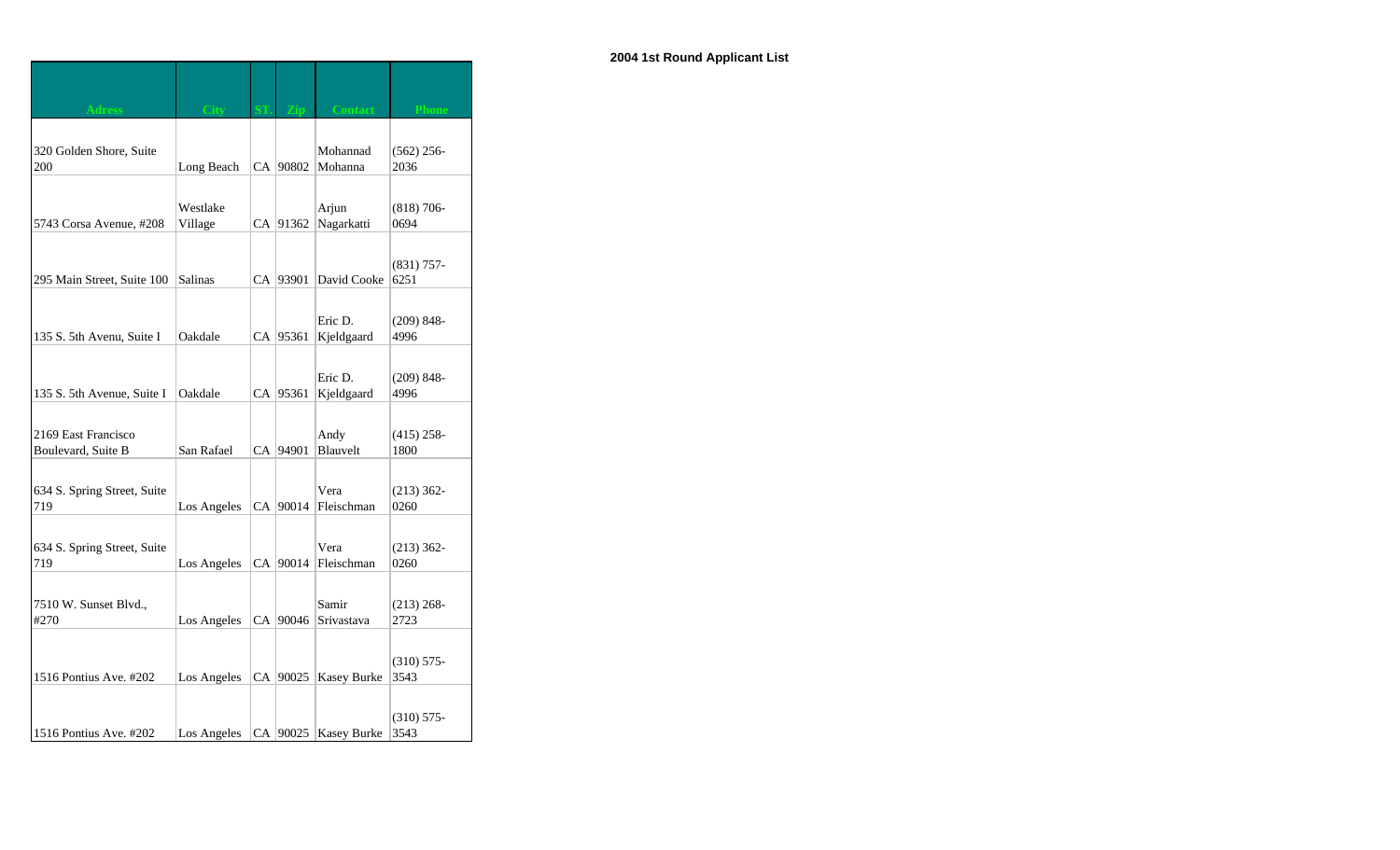| <b>Adress</b>            | <b>City</b> |    |            | <b>Contact</b> | <b>Phone</b>  |
|--------------------------|-------------|----|------------|----------------|---------------|
|                          |             |    |            |                |               |
|                          |             |    |            | Steven         | $(818) 789-$  |
| 17207 Ventura Blvd., #2  | Encino      |    | CA 91316   | English        | 5550          |
|                          |             |    |            |                |               |
|                          |             |    |            | David          | $(209)$ 334-  |
| 2020 W. Kettleman Lane   | Lodi        |    | CA 95242   | Michael        | 6565          |
|                          |             |    |            |                |               |
| 250 North Harbor Drive,  | Redondo     |    |            | Cynthica       | $(310)$ 798-  |
| Suite 319                | Beach       |    | CA 90277   | Michels        | 5656          |
|                          |             |    |            |                |               |
|                          |             |    |            | Christina      | $(209)$ 388-  |
| 3351 M Street, Suite 100 | Merced      |    | CA 95348   | Alley          | 0782          |
|                          |             |    |            |                |               |
|                          |             |    |            |                | $(208)$ 461-  |
| 13-12th Avenue South     | Nampa       | ID | 83651      | Caleb Roope    | 0022          |
|                          |             |    |            |                |               |
|                          |             |    |            | Christina      | $(209)$ 388-  |
| 3351 M Street, Suite 100 | Merced      |    | CA   95348 | Alley          | 0782          |
|                          |             |    |            |                |               |
|                          |             |    |            | Christina      | $(209)$ 388-  |
| 3351 M Street, Suite 100 | Merced      |    | CA 95348   | Alley          | 0782          |
|                          |             |    |            |                |               |
|                          |             |    |            | John           | $(415)$ 259-  |
| 33 Sylvan Way            | Woodacre    |    | CA   94973 | Cicerone       | 7727          |
|                          |             |    |            |                |               |
| 9191 Towne Centre Drive, |             |    |            |                | $(858) 535 -$ |
| Suite L-102              | San Diego   |    | CA 92122   | Tim Baker      | 0552          |
|                          |             |    |            |                |               |
|                          |             |    | 90042-     |                | $(323)$ 254-  |
| 5939 Monterey Road       | Los Angeles |    | CA 4942    | Salim Karimi   | 3338          |
|                          |             |    |            |                |               |
| 3351 N. M Street, Suite  |             |    |            | Christina      | $(209)$ 388-  |
| 200                      | Merced      |    | CA 95348   | Alley          | 0782          |